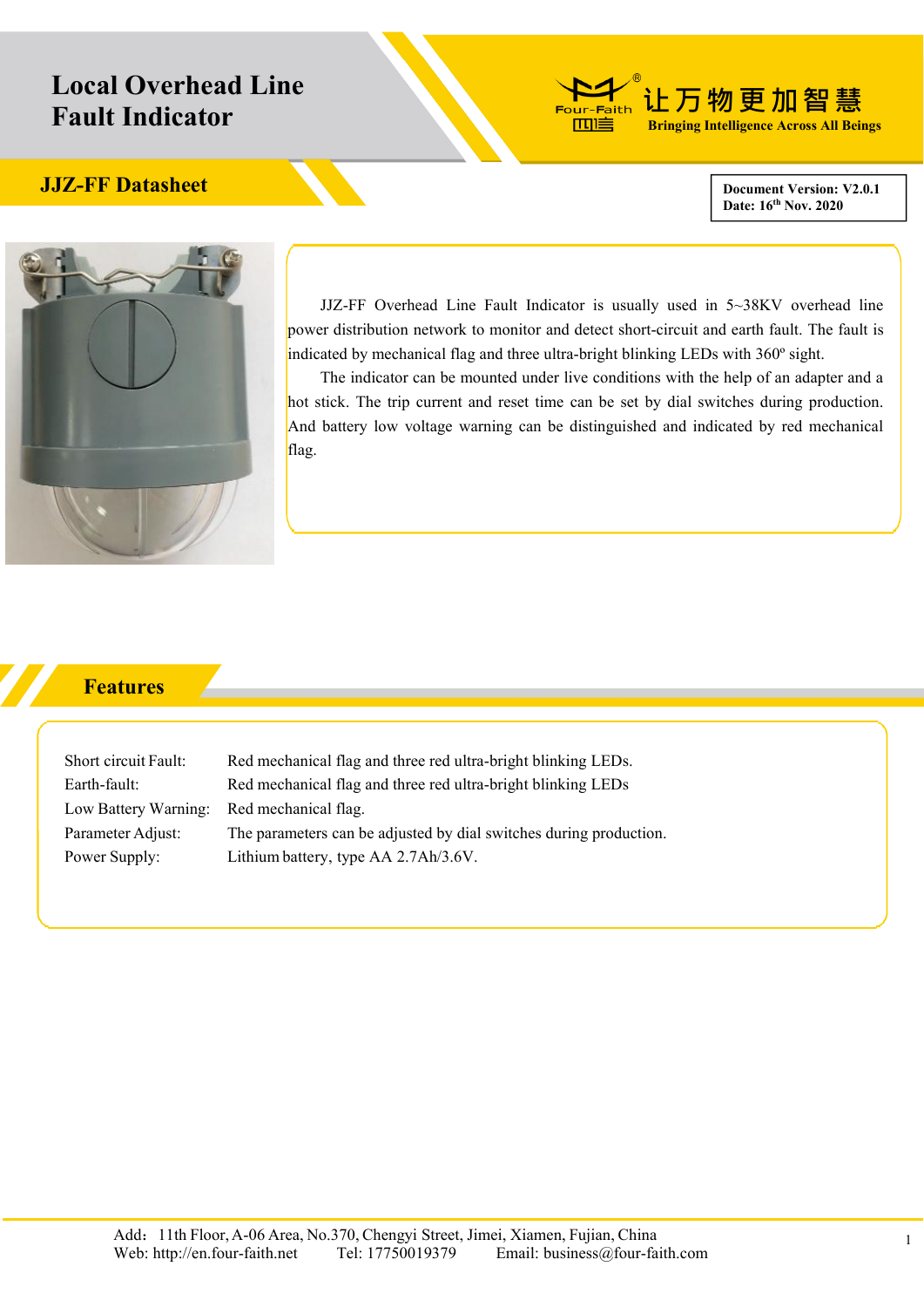## **General Data**

Z

| <b>Subject</b>                                 | Value                                                                                                                                                                         |
|------------------------------------------------|-------------------------------------------------------------------------------------------------------------------------------------------------------------------------------|
| Short-circuit Trip Current<br>(Phase to Phase) | 150A, 300A, 450A, 600A, can be set by dial switch during production                                                                                                           |
| Trip Current Delay                             | 40, 80, 120, 200ms, can be set during production                                                                                                                              |
| Indication Unit Reset                          | 1. Manual by magnet<br>2. Time reset: adjustable, 2 minutes, 8h, 24h, 48h, can be set during production<br>3. Auto reset after repower, 30s default, only for permanent fault |
| <b>Protection Class</b>                        | <b>IP68</b>                                                                                                                                                                   |
| Internal Type Test                             | According to IEEE495-2007                                                                                                                                                     |
| Operation<br>Temperature Range                 | $-40 \rightarrow +70^{\circ}$ C                                                                                                                                               |
| Power Supply                                   | Lithium battery type AA 3.6V/2.7Ah, replaceable                                                                                                                               |
| <b>Battery Life</b>                            | 10 years                                                                                                                                                                      |
| Weight                                         | Approx. 600g                                                                                                                                                                  |
| Dimensions                                     | Diameter: 93mm<br>Height: 128mm                                                                                                                                               |
| Accuracy                                       | $0A~300A~\pm 3A$<br>$300A - 800A \pm 1\%$                                                                                                                                     |
| Cable Diameter<br>Ranges                       | $6mm-42mm$                                                                                                                                                                    |
| <b>Blinking Frequency</b>                      | 10 per minute, adjustable                                                                                                                                                     |
| Max. load/fault Current                        | 1100A                                                                                                                                                                         |
| Voltage range                                  | 5~14KV. For higher voltage, can be customized                                                                                                                                 |
| Current withstand                              | 31.5KA/4s                                                                                                                                                                     |